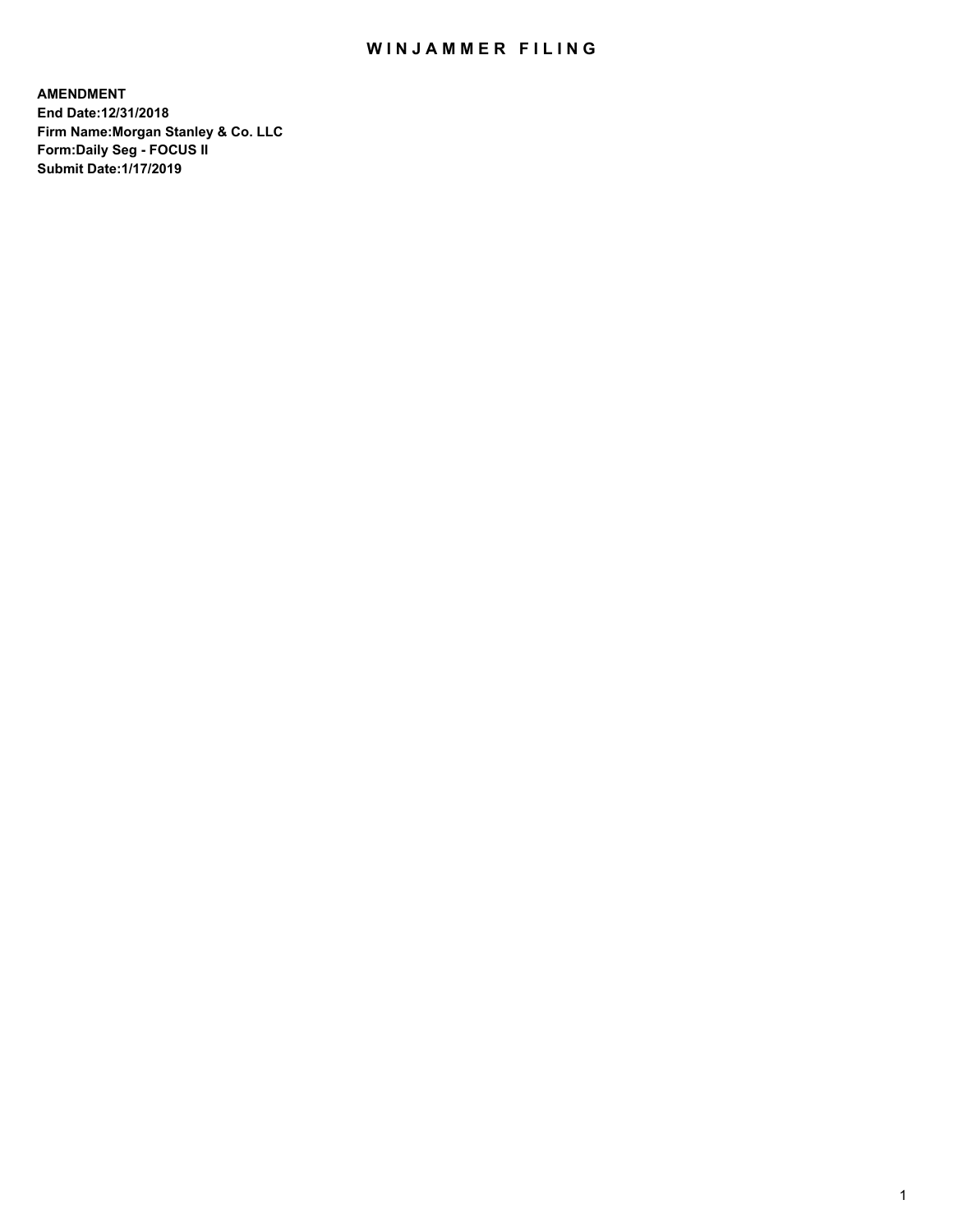**AMENDMENT End Date:12/31/2018 Firm Name:Morgan Stanley & Co. LLC Form:Daily Seg - FOCUS II Submit Date:1/17/2019 Daily Segregation - Cover Page**

| $0091090001 - 00101 + 090$                                                                                                                                                                                                                                                                                                       |                                                 |
|----------------------------------------------------------------------------------------------------------------------------------------------------------------------------------------------------------------------------------------------------------------------------------------------------------------------------------|-------------------------------------------------|
| Name of Company                                                                                                                                                                                                                                                                                                                  | Morgan Stanley & Co. LLC                        |
| <b>Contact Name</b>                                                                                                                                                                                                                                                                                                              | <b>Ikram Shah</b>                               |
| <b>Contact Phone Number</b>                                                                                                                                                                                                                                                                                                      | 212-276-0963                                    |
| <b>Contact Email Address</b>                                                                                                                                                                                                                                                                                                     | Ikram.shah@morganstanley.com                    |
| FCM's Customer Segregated Funds Residual Interest Target (choose one):<br>a. Minimum dollar amount: ; or<br>b. Minimum percentage of customer segregated funds required:% ; or<br>c. Dollar amount range between: and; or<br>d. Percentage range of customer segregated funds required between:% and%.                           | 280,000,000<br><u>0</u><br><u>0 0</u><br>0 Q    |
| FCM's Customer Secured Amount Funds Residual Interest Target (choose one):<br>a. Minimum dollar amount: ; or<br>b. Minimum percentage of customer secured funds required:%; or<br>c. Dollar amount range between: and; or<br>d. Percentage range of customer secured funds required between:% and%.                              | 140,000,000<br><u>0</u><br>0 <sub>0</sub><br>00 |
| FCM's Cleared Swaps Customer Collateral Residual Interest Target (choose one):<br>a. Minimum dollar amount: ; or<br>b. Minimum percentage of cleared swaps customer collateral required:% ; or<br>c. Dollar amount range between: and; or<br>d. Percentage range of cleared swaps customer collateral required between: % and %. | 92,000,000<br><u>0</u><br><u>00</u><br>00       |

Attach supporting documents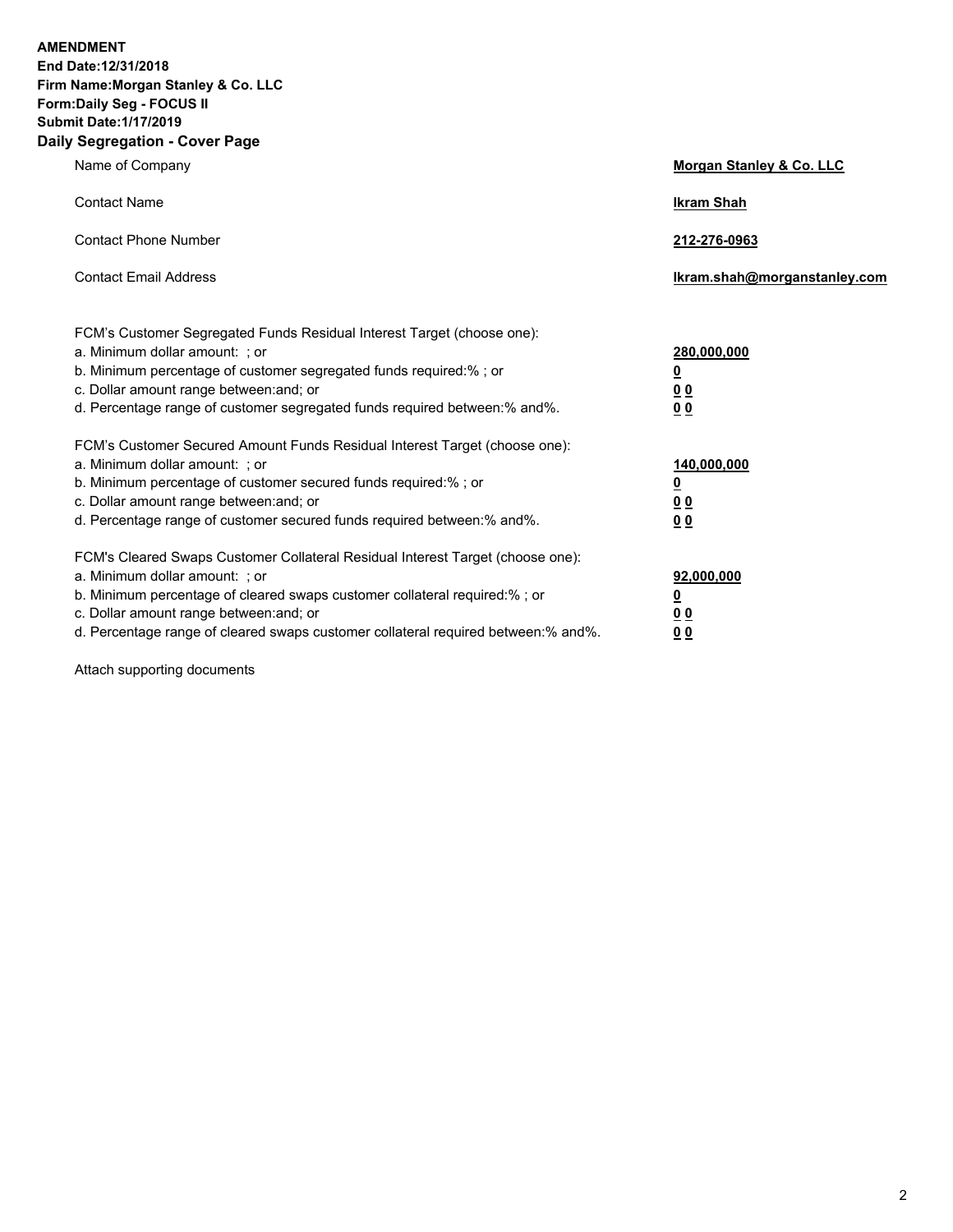## **AMENDMENT End Date:12/31/2018 Firm Name:Morgan Stanley & Co. LLC Form:Daily Seg - FOCUS II Submit Date:1/17/2019 Daily Segregation - Secured Amounts** Foreign Futures and Foreign Options Secured Amounts Amount required to be set aside pursuant to law, rule or regulation of a foreign government or a rule of a self-regulatory organization authorized thereunder **0** [7305] 1. Net ledger balance - Foreign Futures and Foreign Option Trading - All Customers A. Cash **4,112,894,751** [7315] B. Securities (at market) **2,051,732,243** [7317] 2. Net unrealized profit (loss) in open futures contracts traded on a foreign board of trade **-943,167,390** [7325] 3. Exchange traded options a. Market value of open option contracts purchased on a foreign board of trade **6,563,300** [7335] b. Market value of open contracts granted (sold) on a foreign board of trade **-8,207,121** [7337] 4. Net equity (deficit) (add lines 1. 2. and 3.) **5,219,815,783** [7345] 5. Account liquidating to a deficit and account with a debit balances - gross amount **171,088,051** [7351] Less: amount offset by customer owned securities **-165,162,686** [7352] **5,925,365** [7354] 6. Amount required to be set aside as the secured amount - Net Liquidating Equity Method (add lines 4 and 5) **5,225,741,148** [7355] 7. Greater of amount required to be set aside pursuant to foreign jurisdiction (above) or line 6. **5,225,741,148** [7360] FUNDS DEPOSITED IN SEPARATE REGULATION 30.7 ACCOUNTS 1. Cash in banks A. Banks located in the United States **194,486,921** [7500] B. Other banks qualified under Regulation 30.7 **1,030,142,293** [7520] **1,224,629,214** [7530] 2. Securities A. In safekeeping with banks located in the United States **165,340,275** [7540] B. In safekeeping with other banks qualified under Regulation 30.7 **0** [7560] **165,340,275** [7570] 3. Equities with registered futures commission merchants A. Cash **6,790,785** [7580] B. Securities **0** [7590] C. Unrealized gain (loss) on open futures contracts **481,636** [7600] D. Value of long option contracts **0** [7610] E. Value of short option contracts **0** [7615] **7,272,421** [7620] 4. Amounts held by clearing organizations of foreign boards of trade A. Cash **0** [7640] B. Securities **0** [7650] C. Amount due to (from) clearing organization - daily variation **0** [7660] D. Value of long option contracts **0** [7670] E. Value of short option contracts **0** [7675] **0** [7680] 5. Amounts held by members of foreign boards of trade A. Cash **3,079,142,315** [7700] B. Securities **1,886,391,968** [7710] C. Unrealized gain (loss) on open futures contracts **-943,649,026** [7720] D. Value of long option contracts **6,563,300** [7730] E. Value of short option contracts **-8,207,121** [7735] **4,020,241,436** [7740] 6. Amounts with other depositories designated by a foreign board of trade **0** [7760] 7. Segregated funds on hand **0** [7765] 8. Total funds in separate section 30.7 accounts **5,417,483,346** [7770] **191,742,198** [7380]

- 9. Excess (deficiency) Set Aside for Secured Amount (subtract line 7 Secured Statement Page 1 from Line 8)
- 10. Management Target Amount for Excess funds in separate section 30.7 accounts **140,000,000** [7780]
- 11. Excess (deficiency) funds in separate 30.7 accounts over (under) Management Target **51,742,198** [7785]

3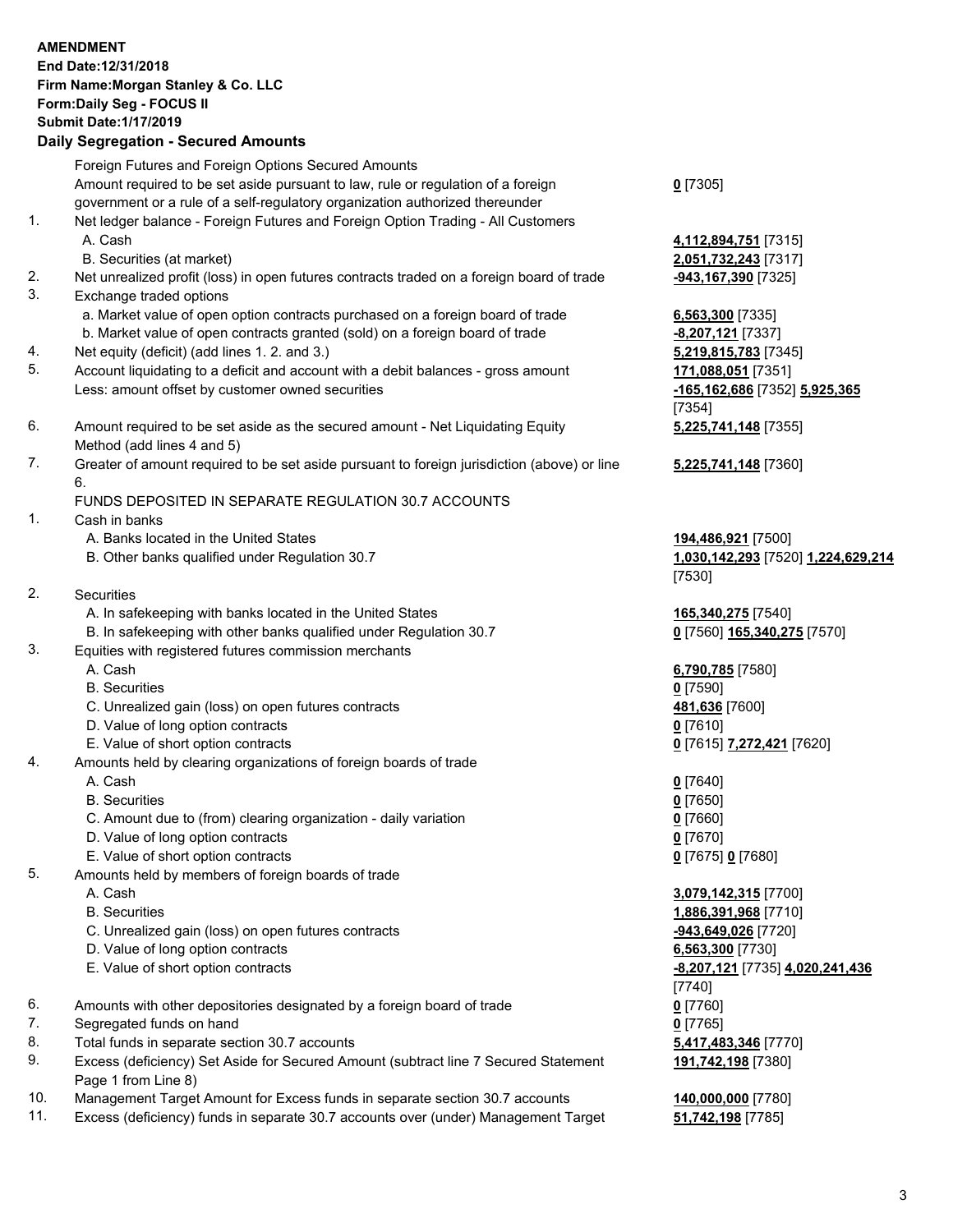|          | <b>AMENDMENT</b><br>End Date: 12/31/2018                                                           |                                 |
|----------|----------------------------------------------------------------------------------------------------|---------------------------------|
|          | Firm Name: Morgan Stanley & Co. LLC                                                                |                                 |
|          | Form: Daily Seg - FOCUS II                                                                         |                                 |
|          | <b>Submit Date: 1/17/2019</b>                                                                      |                                 |
|          | <b>Daily Segregation - Segregation Statement</b>                                                   |                                 |
|          |                                                                                                    |                                 |
|          | SEGREGATION REQUIREMENTS(Section 4d(2) of the CEAct)                                               |                                 |
| 1.       | Net ledger balance                                                                                 |                                 |
|          | A. Cash                                                                                            | 10,000,940,321 [7010]           |
|          | B. Securities (at market)                                                                          | 6,210,576,339 [7020]            |
| 2.       | Net unrealized profit (loss) in open futures contracts traded on a contract market                 | 815,129,506 [7030]              |
| 3.       | Exchange traded options                                                                            |                                 |
|          | A. Add market value of open option contracts purchased on a contract market                        | 297,486,768 [7032]              |
|          | B. Deduct market value of open option contracts granted (sold) on a contract market                | -381,260,601 [7033]             |
| 4.<br>5. | Net equity (deficit) (add lines 1, 2 and 3)<br>Accounts liquidating to a deficit and accounts with | 16,942,872,333 [7040]           |
|          | debit balances - gross amount                                                                      |                                 |
|          | Less: amount offset by customer securities                                                         | 388,770,393 [7045]              |
|          |                                                                                                    | -384,806,215 [7047] 3,964,178   |
| 6.       | Amount required to be segregated (add lines 4 and 5)                                               | [7050]<br>16,946,836,511 [7060] |
|          | FUNDS IN SEGREGATED ACCOUNTS                                                                       |                                 |
| 7.       | Deposited in segregated funds bank accounts                                                        |                                 |
|          | A. Cash                                                                                            | 4,469,781,948 [7070]            |
|          | B. Securities representing investments of customers' funds (at market)                             | $0$ [7080]                      |
|          | C. Securities held for particular customers or option customers in lieu of cash (at                | 565,696,852 [7090]              |
|          | market)                                                                                            |                                 |
| 8.       | Margins on deposit with derivatives clearing organizations of contract markets                     |                                 |
|          | A. Cash                                                                                            | 6,513,687,756 [7100]            |
|          | B. Securities representing investments of customers' funds (at market)                             | $0$ [7110]                      |
|          | C. Securities held for particular customers or option customers in lieu of cash (at                | 5,644,879,487 [7120]            |
|          | market)                                                                                            |                                 |
| 9.       | Net settlement from (to) derivatives clearing organizations of contract markets                    | 160,754,078 [7130]              |
| 10.      | Exchange traded options                                                                            |                                 |
|          | A. Value of open long option contracts                                                             | 297,486,768 [7132]              |
|          | B. Value of open short option contracts                                                            | -381,260,601 [7133]             |
| 11.      | Net equities with other FCMs                                                                       |                                 |
|          | A. Net liquidating equity                                                                          | 9,600,608 [7140]                |
|          | B. Securities representing investments of customers' funds (at market)                             | $0$ [7160]                      |
|          | C. Securities held for particular customers or option customers in lieu of cash (at                | $0$ [7170]                      |
|          | market)                                                                                            |                                 |
| 12.      | Segregated funds on hand                                                                           | $0$ [7150]                      |
| 13.      | Total amount in segregation (add lines 7 through 12)                                               | 17,280,626,896 [7180]           |
| 14.      | Excess (deficiency) funds in segregation (subtract line 6 from line 13)                            | 333,790,385 [7190]              |

- 
- 15. Management Target Amount for Excess funds in segregation<br>16. Excess (deficiency) funds in segregation over (under) Management Target Amount **280,000,000** [7198] Excess (deficiency) funds in segregation over (under) Management Target Amount Excess

**53,790,385** [7198]